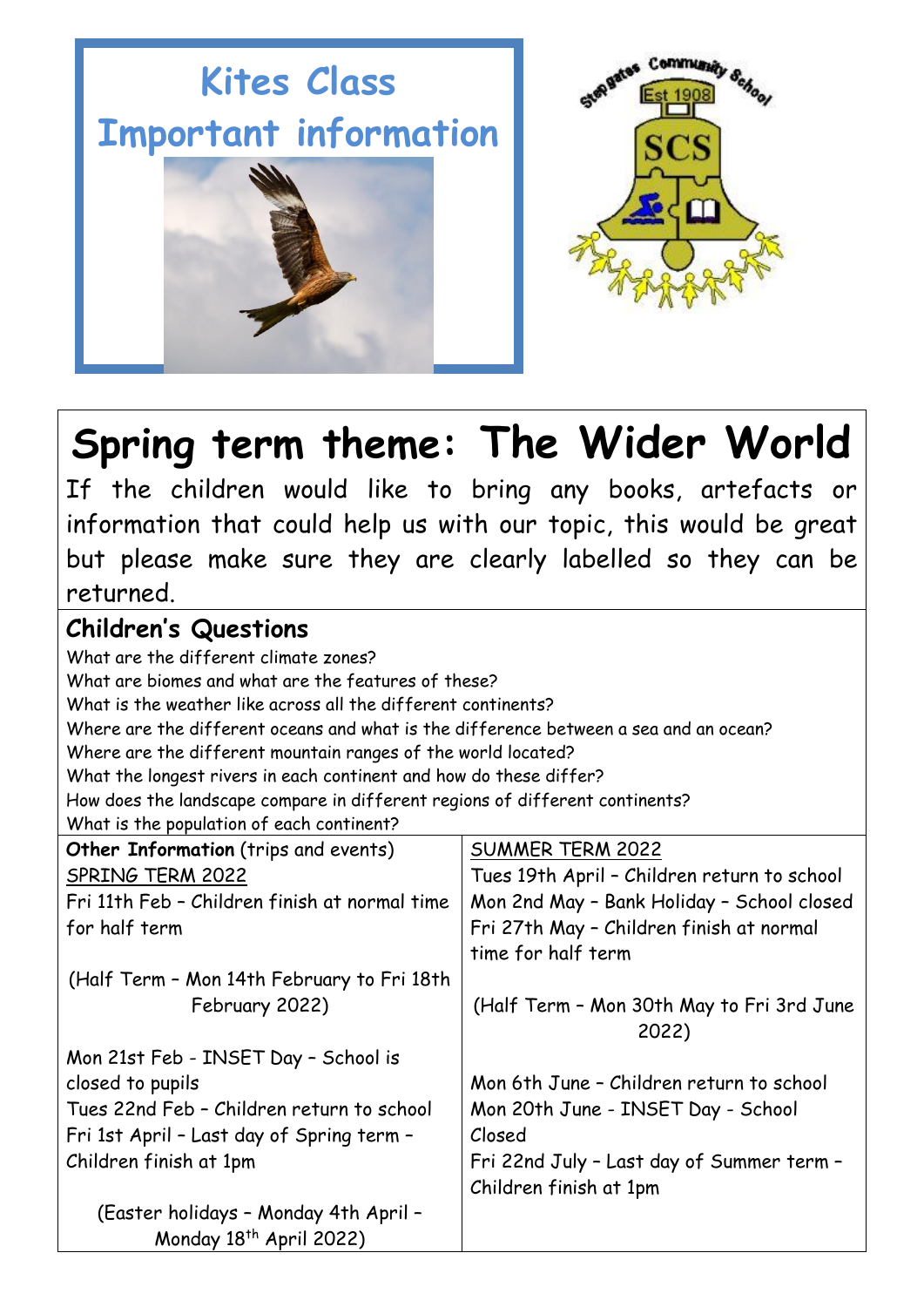| English<br>I Survived the Sinking of<br>the Titanic, 1912.By Lauren<br>Tarshis.<br>Under the Moon and Over<br>the Sea. A collection of<br>Poetry from the Caribbean.<br>Clockwork by Phillip Pullman     | Maths<br>Number and place value<br>4 operations<br>fractions, decimals and<br>percentages<br>Geometry, position and<br>direction | <b>Science</b><br>Microorganisms<br>Evolution and Inheritance                                                                                           |
|----------------------------------------------------------------------------------------------------------------------------------------------------------------------------------------------------------|----------------------------------------------------------------------------------------------------------------------------------|---------------------------------------------------------------------------------------------------------------------------------------------------------|
| Modern Foreign                                                                                                                                                                                           | <b>Statistics</b><br>Measures                                                                                                    |                                                                                                                                                         |
| Languages<br>Taught by teacher from JHS<br>Summer Term.                                                                                                                                                  |                                                                                                                                  |                                                                                                                                                         |
| Computing<br>Programming A - Variables in<br>games<br><b>Barefoot Computing:</b><br><b>Investigating Inputs</b><br>Programming B - Sensing<br><b>Barefoot Computing:</b><br><b>Investigating Outputs</b> | DT<br>Kite Making<br>Cookery-'STEMterprise'<br>$\bullet$<br>project                                                              | Art<br>Paul Nash<br>Salvador Dali<br>Artists of the month<br>Jan: Alex Konahin<br>$\bullet$<br>Feb: Andy Warhol<br>$\bullet$<br>Mar: Henry Moore        |
| <b>History</b><br>The Titanic (link to English text)                                                                                                                                                     | Geography<br>The Wider World: The seven<br>continents - climate zones and<br>geographical features.                              | PE<br>GetSet4PE:<br>Gymnastics<br>Hockey                                                                                                                |
| <b>RE</b><br>Why is praying important for<br>Christians?<br>How does lent help Christians prepare<br>for Easter                                                                                          | <b>PSHE</b><br>Jigsaw:<br>Dreams and Goals<br>Healthy Me                                                                         | <b>Music</b><br>Popular music and culture<br>Charanga<br>Musicians of the month<br>Jan: Paul McCartney<br>Feb: Johann Pachelbel<br>Mar: Louis Armstrong |